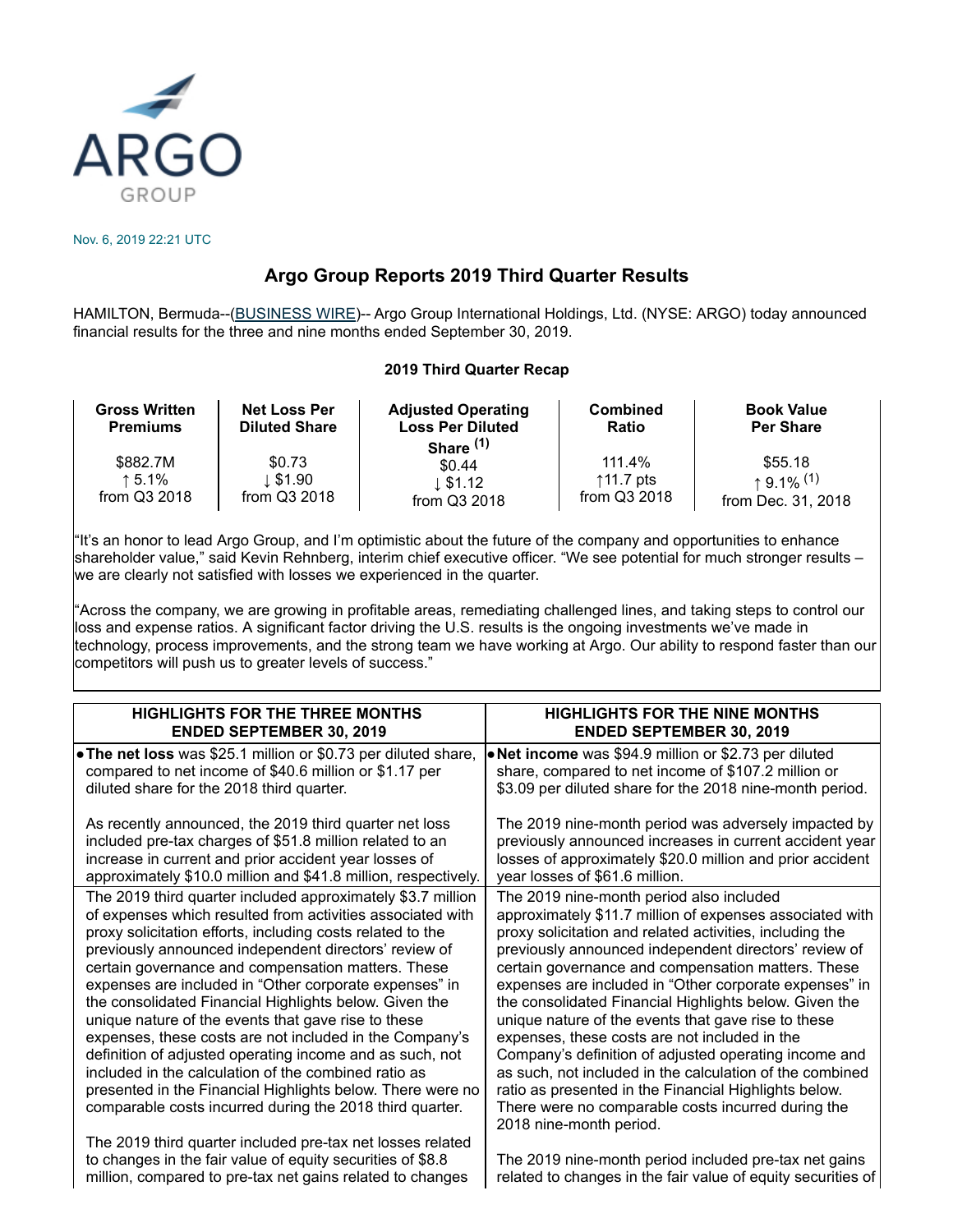| \$58.0 million, compared to pre-tax net losses related to<br>changes in the fair value of equity securities of \$22.1<br>million in the 2018 nine-month period, an improvement<br>of \$80.1 million.                                                                                                                                                                                       |
|--------------------------------------------------------------------------------------------------------------------------------------------------------------------------------------------------------------------------------------------------------------------------------------------------------------------------------------------------------------------------------------------|
| • Adjusted operating income <sup>(1)(2)</sup> was \$43.1 million or<br>\$1.24 per diluted share, compared to adjusted operating<br>income of \$92.9 million or \$2.68 per diluted share for the<br>2018 nine-month period.                                                                                                                                                                 |
| For purposes of calculating adjusted operating income,<br>effective January 1, 2019, the company prospectively<br>decreased its assumed effective tax rate to 15% from<br>20%. This change is in response to ongoing tax planning<br>strategies implemented following the 2018 change in<br>U.S. corporate tax rate from 35% to 21%.                                                       |
| • Gross written premiums grew 7.2% to \$2.4 billion,<br>compared to \$2.3 billion for the 2018 nine-month period.<br>U.S. Operations grew 10.2% to \$1.4 billion, compared to<br>\$1.3 billion for the 2018 nine-month period. International<br>Operations grew 3.5% to \$1.0 billion, compared to<br>\$987.5 million for the 2018 nine-month period.                                      |
| . The combined ratio was 103.3% compared to 97.3%<br>for the 2018 nine-month period. The loss and expense<br>ratios for the 2019 nine-month period were 66.1% and<br>37.2%, respectively, compared to 59.4% and 37.9%,<br>respectively, for the 2018 nine-month period. The current<br>accident year, ex-CAT combined ratio was 96.2%,<br>compared to 95.2% in the 2018 nine-month period. |
| • Catastrophe losses were \$31.3 million, compared to<br>\$24.6 million for the 2018 third quarter. The current quarter<br>\$30.6 million for the 2018 nine-month period. The<br>current quarter losses related to Hurricane Dorian,<br>Typhoon Faxai and U.S. weather-related events.                                                                                                     |
| . Net unfavorable prior accident year reserve<br><b>development</b> was \$61.6 million, compared to net<br>unfavorable prior accident year development of \$0.3 million<br>favorable prior accident year development of \$4.1 million<br>in the 2019 nine-month period.                                                                                                                    |
| . Net investment income increased 12.7% to \$116.9<br>• Net investment income increased 16.5% to \$40.2 million,<br>million, compared to \$103.7 million in the 2018 nine-<br>month period.                                                                                                                                                                                                |
| Net investment income on the core portfolio increased<br>17.5% to \$97.5 million, compared to \$83.0 million in the<br>2018 nine-month period.                                                                                                                                                                                                                                             |
| Alternative investments, which are reported on a lag of one<br>to three months, contributed \$8.0 million, compared to \$6.8<br>Alternative investments, which are reported on a lag of<br>one to three months, contributed \$19.4, compared to<br>\$20.7 million in the 2018 nine-month period, a decrease<br>of 6.3%.                                                                    |
| . For the nine-month period cash dividends totaled \$0.93<br>per share. The Company did not purchase any shares of<br>its common stock during the 2019 nine-month period.                                                                                                                                                                                                                  |
| $\bullet$ Book value per share increased 9.1% <sup>(1)</sup> to \$55.18 at<br>September 30, 2019, compared to \$51.43 at December<br>31, 2018.                                                                                                                                                                                                                                             |
| decreased its assumed effective tax rate to 15% from 20%.                                                                                                                                                                                                                                                                                                                                  |

 $\mathcal{O}(\log n)$  .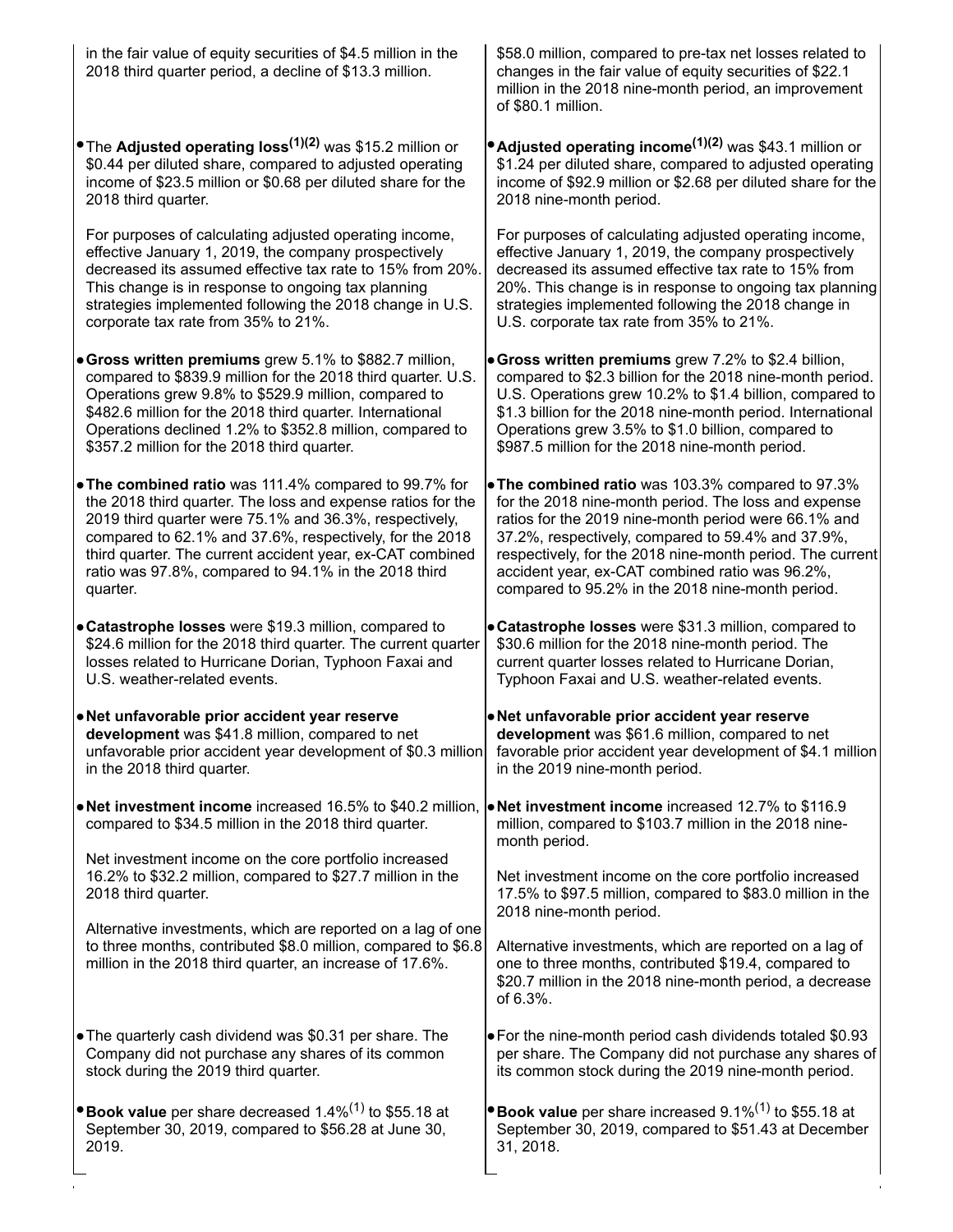## **Notes**

●All references to catastrophe losses are pre-tax.

●Point impacts on the combined ratio are calculated as the difference between the reported combined ratio and the combined ratio excluding incurred catastrophe losses and associated reinstatement and other catastrophe-related premium adjustments.

(1) Refer to Non-GAAP Financial Measures below.

 $(2)$  2018, respectively. For purposes of calculating adjusted operating income, assumed tax rates of 15% and 20% were used for 2019 and

## **U.S. Operations**

- Gross written premiums in the 2019 third quarter of \$529.9 million increased \$47.3 million or 9.8% compared to the 2018 third quarter. Growth was achieved across all major lines of business compared to the 2018 third quarter. The overall increase in gross written premiums reflected an improving rate environment, continued focus on execution of strategic growth plans and digital initiatives, while still executing on appropriate risk selection and exposure management actions.
- Net retained premiums (net written premiums as a percentage of gross written premiums) for the 2019 third quarter were 68.0% compared to 70.3% for the 2018 third quarter. The overall current quarter decrease in the percent of net premiums retained was due in large part to an increase in the ongoing strategic use of reinsurance programs as part of overall risk management initiatives.
- Net earned premiums in the 2019 third quarter of \$290.8 million were up \$12.5 million or 4.5% from the 2018 third quarter, driven by the growth in gross written premiums partially offset by the increased use of reinsurance. All major lines of business, excluding Liability lines, reported growth in net earned premiums compared to the 2018 third quarter. The decline in Liability lines reflects the increased use of reinsurance.
- The loss ratio for the 2019 third quarter was 61.4%, compared to 56.1% for the 2018 third quarter, an increase of 5.3 points. The increase in the 2019 third quarter ratio was driven by a 1.6 point increase in the current accident year ex-CAT loss ratio, an increase of 3.6 points due to a decline in favorable net prior accident year reserve development, and a modest increase in catastrophe losses which resulted in a 0.1 point deterioration to the overall U.S. loss ratio.
- The current accident year ex-CAT loss ratio for the 2019 third quarter was 59.5%, compared to 57.9% for the 2018 third quarter. The 1.6 point increase in the current accident year ex-CAT loss ratio was driven by a modest increase in the Liability and Professional lines loss ratios.
- Net favorable prior accident year reserve development for the 2019 third quarter was \$0.7 million, compared to \$10.7 million in the 2018 third quarter. The current quarter favorable prior accident year reserve development related primarily to Specialty and Liability lines, partially offset by unfavorable development in Professional lines and a number of discrete claims in previously discontinued businesses.
- Catastrophe losses for the 2019 third quarter were \$6.1 million compared to catastrophe losses of \$5.6 million in the 2018 third quarter. The 2019 third quarter losses related to Hurricane Dorian and other U.S. weather-related events.
- The expense ratio for the 2019 third quarter was 31.9%, a 0.6 point decrease compared to the 2018 third quarter (32.5%). The 2019 third quarter expense ratio reflected the benefits of scale and lower acquisition costs, as a result of increased ceding commissions on certain reinsurance programs. The lower acquisition costs were partially offset by continued strategic investments in people and technology, including digital initiatives in support of continued growth in gross written premium.
- Underwriting income for the 2019 third quarter of \$19.4 million decreased 39%, compared to \$31.8 million for the 2018 third quarter. The \$12.4 million decrease in underwriting income is primarily related to a decrease in the net favorable prior accident year development, an increase in the current accident year ex-CAT loss ratio, a modest increase in catastrophe losses, partially offset by a decrease in the expense ratio.

## **International Operations**

Gross written premiums in the 2019 third quarter of \$352.8 million decreased \$4.4 million or 1.2% compared to the 2018 third quarter. Growth was achieved in Property, Liability and Professional lines, partially offset by planned decreases in Specialty lines. The growth in Property, Liability and Professional lines were due primarily to continued rate increases and growth in new business. The decline in Specialty lines reflects the effects of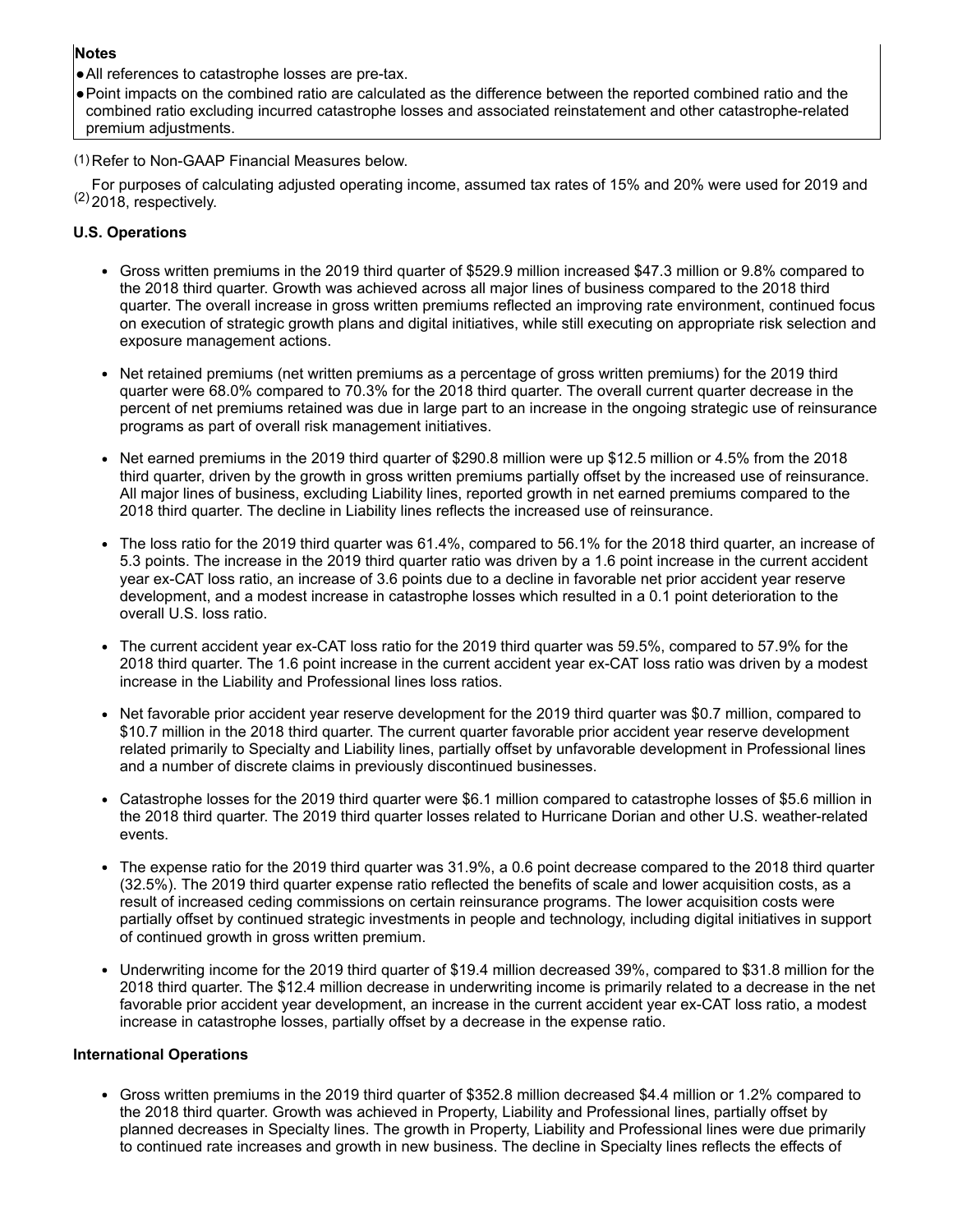certain underwriting actions on unprofitable classes of business, including exiting unprofitable business in Syndicate 1200 and the termination of certain cover-holder relationships in Europe.

- Net retained premiums (net written premiums as a percentage of gross written premiums) for the 2019 third quarter were 50.6%, compared to 53.6% for the 2018 third quarter. Consistent with prior quarters, the current quarter decrease in the percent of net premiums retained was due in large part to an increase in ongoing strategic use of reinsurance programs and an increased use of third-party capital, most notably within Property Reinsurance lines.
- Consistent with net written premiums, net earned premiums in the 2019 third quarter of \$160.7 million decreased  $\bullet$ \$7.8 million or 4.6% from the 2018 third quarter. The overall decline in net earned premiums was due to decreased net earned premiums in Property and Specialty lines, partially offset by modest increases in Liability and Professional lines. The decline in Property was related to an increased use of reinsurance and third-party capital while the decline in Specialty lines reflected targeted underwriting actions.
- The loss ratio for the 2019 third quarter was 99.6%, compared to 66.9% for the 2018 third quarter, an increase of 32.7 points. The loss ratio increased by 24.8 points due to the \$42.3 million of net unfavorable prior accident year reserve development in the 2019 third quarter compared to net unfavorable prior accident year reserve development of \$2.5 million in the 2018 third quarter, and a 10.7 point increase in the current accident year ex-CAT loss ratio. These increases were partially offset by a 2.8 point decline in catastrophe losses.
- The current accident year ex-CAT loss ratio for the 2019 third quarter was 65.0%, compared to 54.3% for the 2018 third quarter, an increase of 10.7 points. The increase in the loss ratio was primarily related to Property, Liability and Specialty lines, most notably in European, Syndicate 1200 and Reinsurance Operations. The change in the 2019 third quarter ratio reflected a change in actuarial estimates based on a more frequent occurrence of large losses and the recalibration of the current accident year based on prior accident year reserve adjustments.
- Net unfavorable prior accident year reserve development for the 2019 third quarter was \$42.3 million compared to net unfavorable prior accident year reserve development of \$2.5 million for the 2018 third quarter. The 2019 unfavorable development related to the Bermuda, European, and London operations. The current quarter charge was primarily the result of new information received in the quarter relating to the resolution and/or notification of several large losses, as well as businesses previously exited or where we have taken aggressive underwriting actions to improve profitability.
- Catastrophe losses incurred for the 2019 third quarter were \$13.2 million, compared to catastrophe losses of \$19.0 million for the 2018 third quarter. The current quarter losses related to Hurricane Dorian, Typhoon Faxai and U.S. weather-related events.
- The expense ratio for the 2019 third quarter was 38.9%, an increase of 1.3 points compared to the 2018 third quarter (37.6%). The increased expense ratio related to continued investments in technology and digital initiatives, as well as severance costs associated with the exit of certain businesses.
- The underwriting loss for the 2019 third quarter was \$61.8 million, compared to an underwriting loss of \$7.7 million for the 2018 third quarter. The \$54.1 million decline in underwriting results was due primarily to the quarter over quarter change in net unfavorable prior accident year reserve development, an increase in the current accident year ex-CAT loss ratio, and an increase in the expense ratio, partially offset by a decline in catastropherelated losses.

## **CONFERENCE CALL**

Argo Group management will conduct an investor conference call starting at 12 p.m. EST on Thursday, November 7, 2019.

A live webcast of the conference call can be accessed at <https://services.choruscall.com/links/argo191108.html>. Participants in the U.S. can access the call by dialing (877) 291-5203. Callers dialing from outside the U.S. can access the call by dialing (412) 902-6610. Please ask the operator to be connected to the Argo Group earnings call.

A webcast replay will be available shortly after the live conference call and can be accessed at <https://services.choruscall.com/links/argo191108.html>. A telephone replay of the conference call will be available through November 14, 2019, to callers in the U.S. by dialing (877) 344-7529 (conference # 10136648). Callers dialing from outside the U.S. can access the telephone replay by dialing (412) 317-0088 (conference # 10136648).

## **ABOUT ARGO GROUP INTERNATIONAL HOLDINGS, LTD.**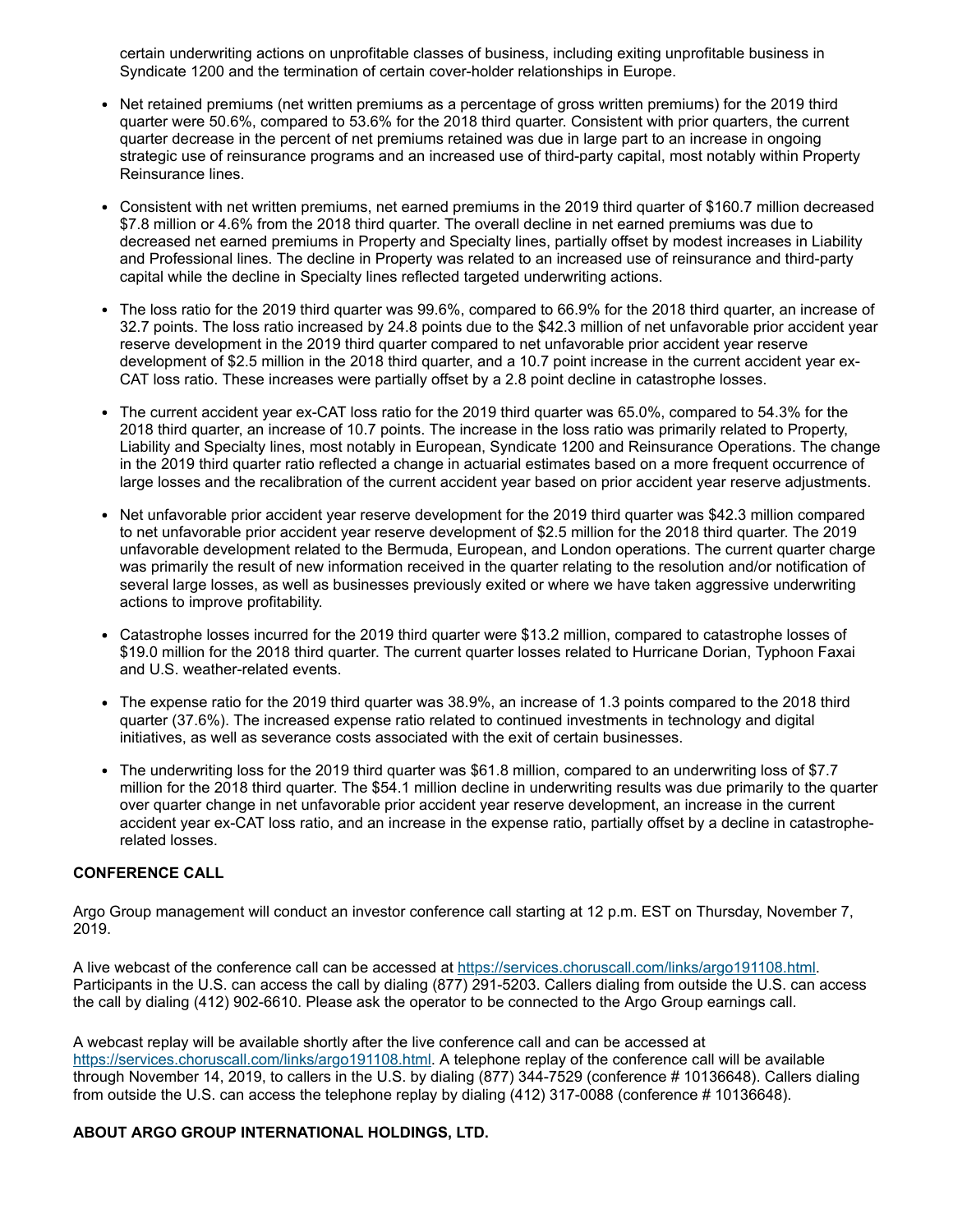Argo Group International Holdings, Ltd. (NYSE: ARGO) is an international underwriter of specialty insurance and reinsurance products in the property and casualty market. Argo Group offers a full line of products and services designed to meet the unique coverage and claims handling needs of businesses in two primary segments: U.S. Operations and International Operations. Argo Group's insurance subsidiaries are A.M. Best-rated 'A' (Excellent) (third highest rating out of 16 rating classifications) with a stable outlook, and Argo Group's U.S. insurance subsidiaries are Standard and Poor's-rated 'A-' (Strong) with a stable outlook. More information on Argo Group and its subsidiaries is available at [www.argolimited.com](http://www.argolimited.com/).

## **FORWARD-LOOKING STATEMENTS**

This press release may include forward-looking statements, both with respect to Argo Group and its industry, that reflect our current views with respect to future events and financial performance. These statements are made pursuant to the safe harbor provisions of the Private Securities Litigation Reform Act of 1995. Forward-looking statements include all statements that do not relate solely to historical or current facts, and can be identified by the use of words such as "expect," "intend," "plan," "believe," "do not believe," "aim," "project," "anticipate," "seek," "will," "likely," "assume," "estimate," "may," "continue," "guidance," "objective," "outlook," "trends," "future," "could," "would," "should," "target," "on track" and similar expressions of a future or forward-looking nature. All forward-looking statements address matters that involve risks and uncertainties, many of which are beyond Argo Group's control. Accordingly, there are or will be important factors that could cause actual results to differ materially from those indicated in such statements and, therefore, you should not place undue reliance on any such statements. We believe that these factors include, but are not limited to, the following: 1) unpredictability and severity of catastrophic events; 2) regulatory or rating agency actions; 3) adequacy of our risk management and loss limitation methods; 4) cyclicality of demand and pricing in the insurance and reinsurance markets; 5) statutory or regulatory developments including tax policy, reinsurance and other regulatory matters; 6) our ability to implement our business strategy; 7) adequacy of our loss reserves; 8) continued availability of capital and financing; 9) retention of key personnel; 10) competition; 11) potential loss of business from one or more major insurance or reinsurance brokers; 12) our ability to implement, successfully and on a timely basis, complex infrastructure, distribution capabilities, systems, procedures and internal controls, and to develop accurate actuarial data to support the business and regulatory and reporting requirements; 13) general economic and market conditions (including inflation, volatility in the credit and capital markets, interest rates and foreign currency exchange rates); 14) the integration of Ariel Re and other businesses we may acquire or new business ventures we may start; 15) the effect on our investment portfolios of changing financial market conditions including inflation, interest rates, liquidity and other factors; 16) acts of terrorism or outbreak of war; 17) availability of reinsurance and retrocessional coverage, as well as management's response to any of the aforementioned factors and; 18) costs associated with shareholder activism and the independent directors' review of governance and compensation matters.

In addition, any estimates relating to loss events involve the exercise of considerable judgment and reflect a combination of ground-up evaluations, information available to date from brokers and cedents, market intelligence, initial tentative loss reports and other sources. The actuarial range of reserves and management's best estimate is based on our then current state of knowledge including explicit and implicit assumptions relating to the pattern of claim development, the expected ultimate settlement amount, inflation and dependencies between lines of business. Our internal capital model is used to consider the distribution for reserving risk around this best estimate and predict the potential range of outcomes. However, due to the complexity of factors contributing to the losses and the preliminary nature of the information used to prepare these estimates, there can be no assurance that Argo Group's ultimate losses will remain within the stated amount.

The foregoing review of important factors should not be construed as exhaustive and should be read in conjunction with the other cautionary statements that are included herein and elsewhere, including the risk factors included in our most recent reports on Form 10-K and Form 10-Q and other documents of Argo Group on file with or furnished to the U.S. Securities and Exchange Commission ("SEC"). Any forward-looking statements made in this press release are qualified by these cautionary statements, and there can be no assurance that the actual results or developments anticipated by Argo Group will be realized or, even if substantially realized, that they will have the expected consequences to, or effects on, Argo Group or its business or operations. Except as required by law, Argo Group undertakes no obligation to update publicly or revise any forward-looking statement, whether as a result of new information, future developments or otherwise.

### **NON-GAAP FINANCIAL MEASURES**

In presenting the Company's results, management has included and discussed in this press release certain nongenerally accepted accounting principles ("non-GAAP") financial measures within the meaning of Regulation G as promulgated by the U.S. Securities and Exchange Commission. Management believes that these non-GAAP measures, which may be defined differently by other companies, better explain the Company's results of operations in a manner that allows for a more complete understanding of the underlying trends in the Company's business. However, these measures should not be viewed as a substitute for those determined in accordance with generally accepted accounting principles ("U.S. GAAP").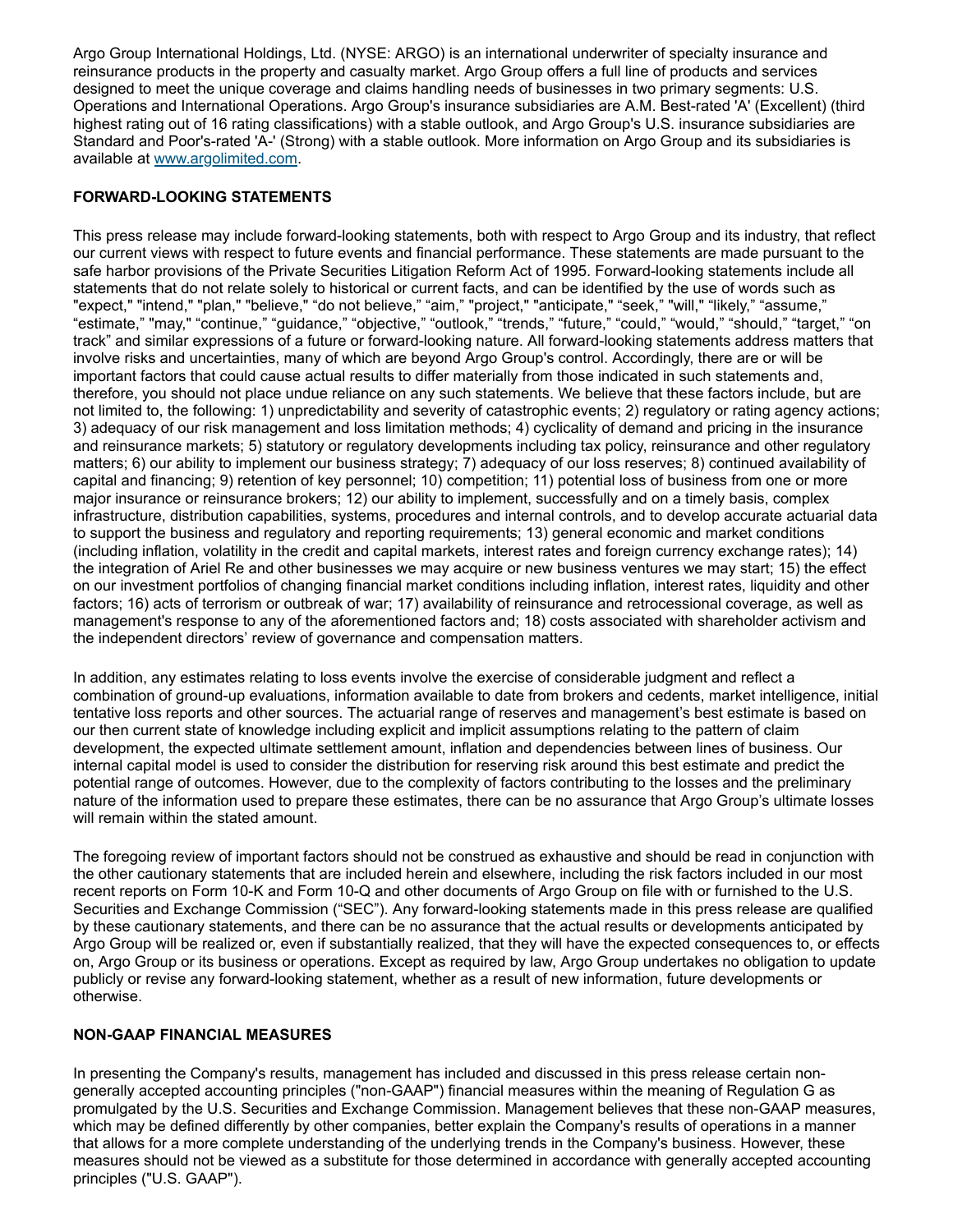"Underwriting income" is an internal performance measure used in the management of the Company's operations and represents the net amount earned from underwriting activities (net premiums earned less underwriting expenses and claims incurred). Although this measure of profit (loss) does not replace net income (loss) computed in accordance with U.S. GAAP as a measure of profitability, management uses this measure of profit (loss) to focus our reporting segments on generating underwriting income. The Company presents Underwriting income as a measure that is commonly recognized as a standard of performance by investors, analysts, rating agencies and other users of its financial information.

"Current accident year ex-CAT combined ratio" and the "Current accident year ex-CAT loss ratio" are internal measures used by the management of the Company to evaluate the performance of its underwriting activity and represents the net amount of underwriting income excluding catastrophe-related charges (impacts to both premiums and losses), the impact of changes to prior year loss reserves and other one-time items that would impact expenses or net earned premiums. Although this measure does not replace the combined ratio it provides management with a view of the quality of earnings generated by underwriting activity for the current accident year.

"Adjusted operating income" is an internal performance measure used in the management of the Company's operations and represents after-tax (at assumed effective tax rates of 15% for 2019 and 20% for 2018) operational results excluding, as applicable, net realized investment gains or losses, net foreign exchange gain or loss, and other similar non-recurring items. The Company excludes net realized investment gains or losses, net foreign exchange gain or loss, and other similar non-recurring items from the calculation of adjusted operating income because these amounts are influenced by and fluctuate in part, by market conditions and other factors that are outside of management's control. Given the unique and non-recurring nature of the events that gave rise to such costs, "other corporate expenses", which include certain costs associated with recent proxy solicitation and related activities, including the independent directors' review of certain governance and compensation matters, are not considered part of Adjusted Operating Income.

In addition to presenting net income determined in accordance with U.S. GAAP, the Company believes that showing adjusted operating income enables investors, analysts, rating agencies and other users of the Company's financial information to more easily analyze our results of operations and underlying business performance. Adjusted operating income should not be viewed as a substitute for U.S. GAAP net income.

"Annualized return on average shareholders' equity" ("ROAE") is calculated using average shareholders' equity. In calculating ROAE, the net income available to shareholders for the period is multiplied by the number of periods in a calendar year to arrive at annualized net income available to shareholders. The Company presents ROAE as a measure that is commonly recognized as a standard of performance by investors, analysts, rating agencies and other users of its financial information.

"Annualized adjusted operating return on average shareholders' equity" is calculated using adjusted operating income (as defined above and annualized in the manner described for net income (loss) available to shareholders under ROAE above) and average shareholders' equity.

The "percentage change in book value per share" included in the 2019 Third Quarter Recap includes (by adding) the effects of cash dividends paid per share to the calculated book value per share for the current period. This adjusted amount is then compared to the prior period's book value per share to determine the period over period change. The Company believes that including the dividends paid per share allows users of its financial statements to more easily identify the impact of the changes in book value per share from the perspective of investors.

Reconciliations of these financial measures to their most directly comparable U.S. GAAP measures are included in the attached tables.

## **ARGO GROUP INTERNATIONAL HOLDINGS, LTD. CONSOLIDATED BALANCE SHEETS**

(in millions, except per share amounts)

|                                | September 30, December 31,<br>2019 |             |    | 2018    |
|--------------------------------|------------------------------------|-------------|----|---------|
|                                |                                    | (unaudited) |    |         |
| <b>Assets</b>                  |                                    |             |    |         |
| Total investments              | \$                                 | 5,127.0     | \$ | 4,787.0 |
| Cash                           |                                    | 145.1       |    | 139.2   |
| Accrued investment income      |                                    | 27.7        |    | 27.2    |
| <b>Receivables</b>             |                                    | 3.614.1     |    | 3,338.2 |
| Goodwill and intangible assets |                                    | 269.2       |    | 270.5   |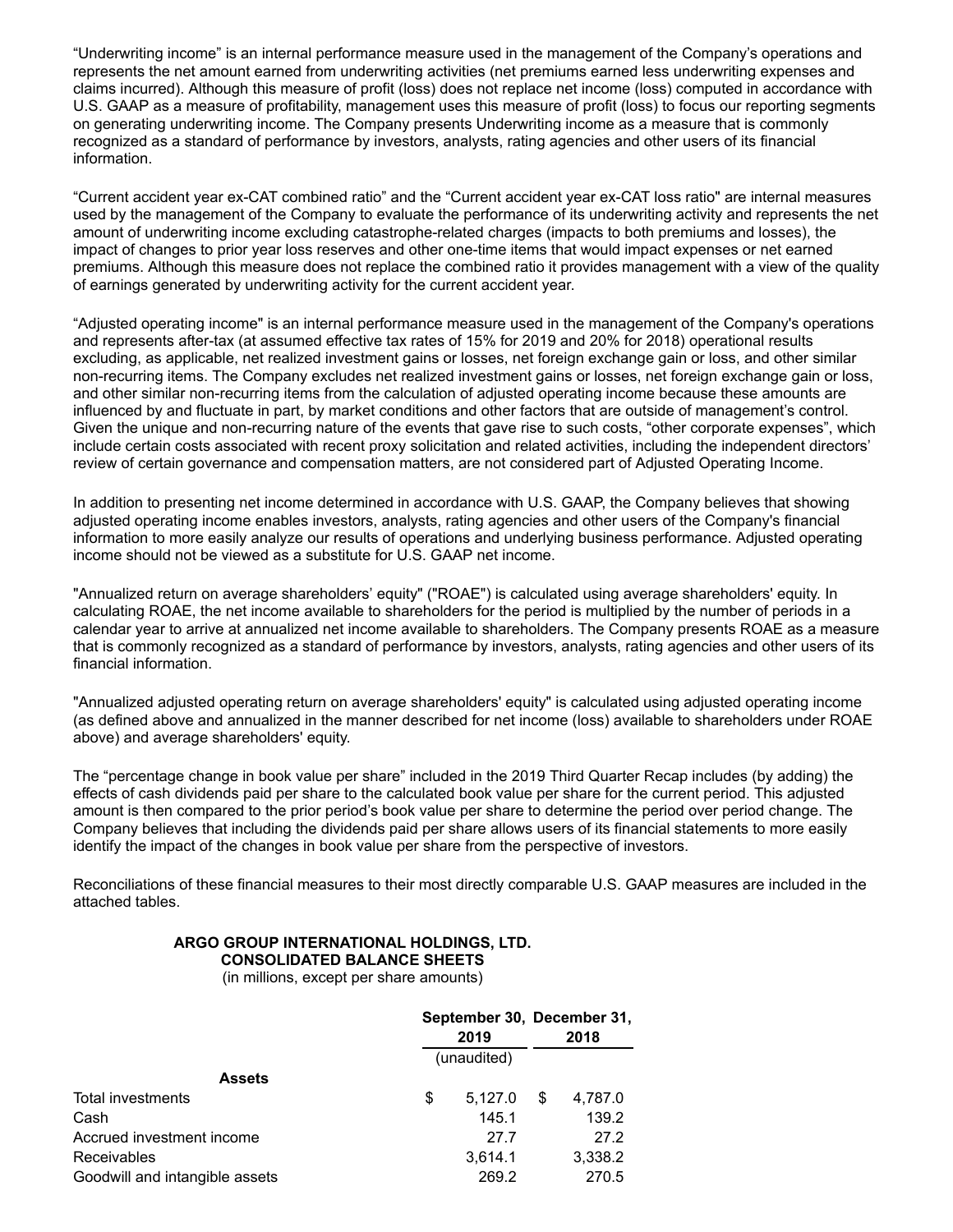| Deferred acquisition costs, net                     | 159.5          | 167.3         |
|-----------------------------------------------------|----------------|---------------|
| Ceded unearned premiums                             | 603.8          | 457.7         |
| Other assets                                        | 499.4          | 371.1         |
| <b>Total assets</b>                                 | \$<br>10,445.8 | \$<br>9,558.2 |
| <b>Liabilities and Shareholders' Equity</b>         |                |               |
| Reserves for losses and loss adjustment expenses \$ | 4,842.5        | \$<br>4,654.6 |
| Unearned premiums                                   | 1,495.5        | 1,300.9       |
| Ceded reinsurance payable, net                      | 1,175.7        | 970.5         |
| Senior unsecured fixed rate notes                   | 139.9          | 139.8         |
| Other indebtedness                                  | 181.4          | 183.4         |
| Junior subordinated debentures                      | 257.3          | 257.0         |
| Other liabilities                                   | 460.1          | 305.3         |
| <b>Total liabilities</b>                            | 8,552.4        | 7,811.5       |
| Total shareholders' equity                          | 1,893.4        | 1,746.7       |
| Total liabilities and shareholders' equity          | \$<br>10,445.8 | \$<br>9,558.2 |
|                                                     |                |               |
| Book value per common share                         | \$<br>55.18    | \$<br>51.43   |

## **ARGO GROUP INTERNATIONAL HOLDINGS, LTD. FINANCIAL HIGHLIGHTS CONSOLIDATED**

(in millions, except per share amounts) (unaudited)

|                                                  |              | <b>Three Months Ended</b> |            | <b>Nine Months Ended</b> |
|--------------------------------------------------|--------------|---------------------------|------------|--------------------------|
|                                                  |              | September 30,             |            | September 30,            |
|                                                  | 2019         | 2018                      | 2019       | 2018                     |
| Gross written premiums                           | \$882.7      | \$839.9                   | \$2,416.4  | \$2,253.2                |
| Net written premiums                             | 538.9        | 530.6                     | 1,355.0    | 1,341.0                  |
| Earned premiums                                  | 451.5        | 446.9                     | 1,303.7    | 1,279.3                  |
| Net investment income                            | 40.2         | 34.5                      | 116.9      | 103.7                    |
| Fee and other income                             | 1.9          | 3.3                       | 6.3        | 7.2                      |
| Net realized investment (losses) gains:          |              |                           |            |                          |
| Net realized investment gains                    | 2.6          | 9.7                       | 0.3        | 31.1                     |
| Change in fair value of equity securities        | (8.8)        | 4.5                       | 58.0       | (22.1)                   |
| Net realized investment (losses) gains           | (6.2)        | 14.2                      | 58.3       | 9.0                      |
| Total revenue                                    | 487.4        | 498.9                     | 1,485.2    | 1,399.2                  |
| Losses and loss adjustment expenses              | 338.8        | 277.5                     | 861.5      | 760.2                    |
| Underwriting, acquisition and insurance expenses | 164.0        | 168.0                     | 485.6      | 485.0                    |
| Other corporate expenses                         | 3.7          |                           | 11.7       |                          |
| Interest expense                                 | 7.5          | 7.9                       | 25.3       | 23.4                     |
| Fee and other expense                            | 1.2          | 1.9                       | 3.8        | 5.5                      |
| Foreign currency exchange gains                  | (1.6)        | (1.7)                     | (6.2)      | (2.3)                    |
| Total expenses                                   | 513.6        | 453.6                     | 1,381.7    | 1,271.8                  |
| (Loss) income before income taxes                | (26.2)       | 45.3                      | 103.5      | 127.4                    |
| Income tax (benefit) provision                   | (1.1)        | 4.7                       | 8.6        | 20.2                     |
| Net (loss) income                                | (25.1)<br>\$ | \$<br>40.6                | \$<br>94.9 | \$<br>107.2              |
| Net (loss) income per common share (basic)       | (0.73)<br>S  | 1.20<br>\$                | 2.78<br>\$ | 3.16<br>\$               |
| Net (loss) income per common share (diluted)     | \$<br>(0.73) | \$<br>1.17                | \$<br>2.73 | \$<br>3.09               |
|                                                  |              |                           |            |                          |

Weighted average common shares: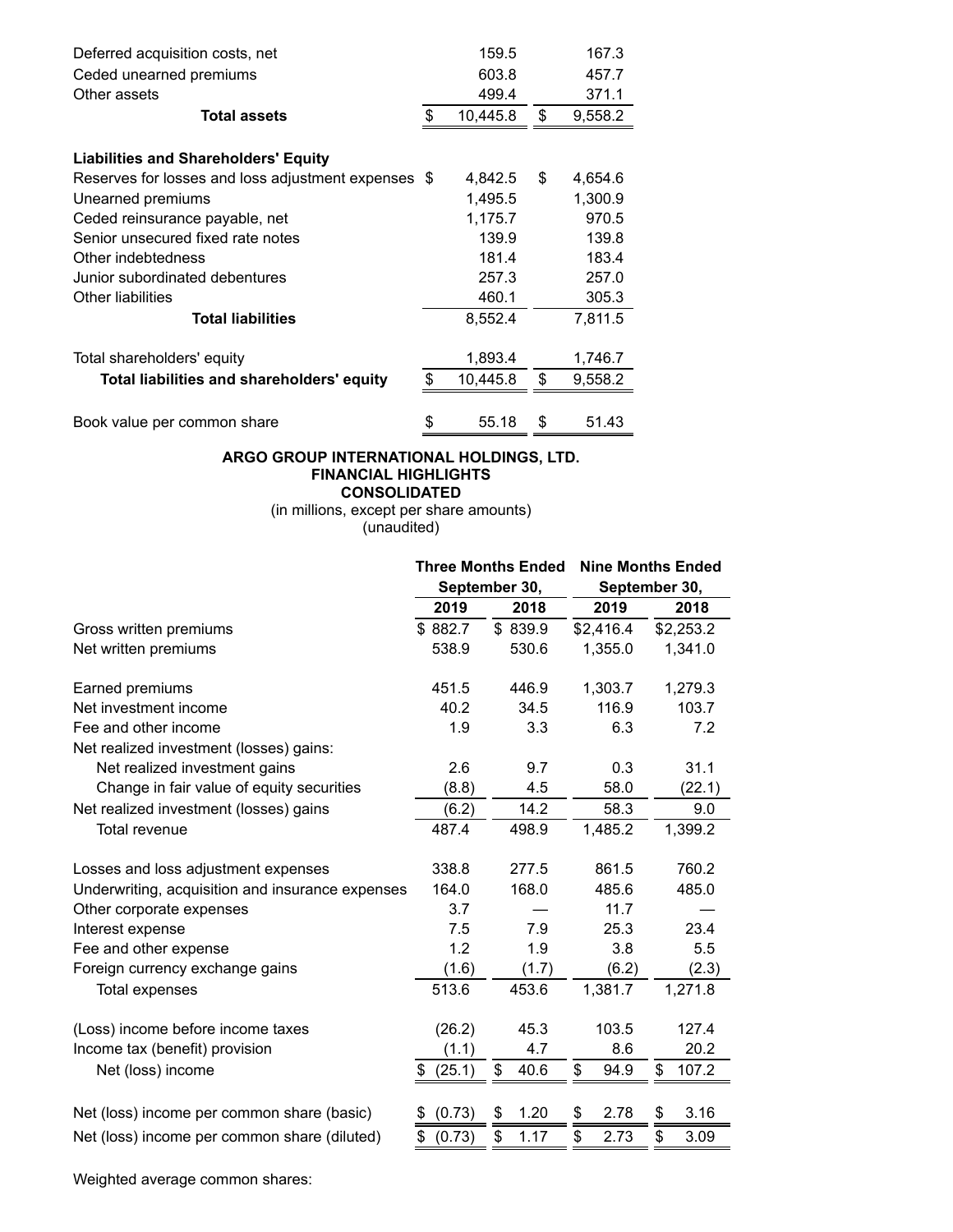| 34.3     | 34.0     | 34.2   | 33.9  |
|----------|----------|--------|-------|
| 34.3     | 34.7     | 34.8   | 34.7  |
|          |          |        |       |
| 75.1%    | 62.1%    | 66.1%  | 59.4% |
| 36.3%    | 37.6%    | 37.2%  | 37.9% |
| 111.4%   | 99.7%    | 103.3% | 97.3% |
| $97.8\%$ | $94.1\%$ | 96.2%  | 95.2% |
|          |          |        |       |

(1)"Other corporate expenses" have been excluded from the calculations of the expense ratio, combined ratio, and CAY ex-CAT combined ratio for the three and nine months ended September 30, 2019.

(2) For purposes of calculating these ratios, net earned premiums were adjusted to exclude inward reinstatement premium adjustments of \$0.1 million for both the three and nine months ended September 30, 2019, and \$0.4 million for both the three and nine months ended September 30, 2018.

#### **ARGO GROUP INTERNATIONAL HOLDINGS, LTD.**

#### **SEGMENT DATA**

(in millions) (unaudited)

|                                              |            | <b>Three Months Ended</b> | <b>Nine Months Ended</b> |               |  |  |  |  |
|----------------------------------------------|------------|---------------------------|--------------------------|---------------|--|--|--|--|
|                                              |            | September 30,             |                          | September 30, |  |  |  |  |
|                                              | 2019       | 2018                      | 2019                     | 2018          |  |  |  |  |
| <b>U.S. Operations</b>                       |            |                           |                          |               |  |  |  |  |
| Gross written premiums                       | \$529.9    | \$482.6                   | \$1,394.2                | \$1,265.4     |  |  |  |  |
| Net written premiums                         | 360.3      | 339.1                     | 904.0                    | 866.2         |  |  |  |  |
| Earned premiums                              | 290.8      | 278.3                     | 848.6                    | 807.6         |  |  |  |  |
| Underwriting income                          | 19.4       | 31.8                      | 73.6                     | 74.2          |  |  |  |  |
| Net investment income                        | 27.4       | 21.4                      | 80.1                     | 64.7          |  |  |  |  |
| Interest expense                             | (4.6)      | (3.9)                     | (15.5)                   | (11.9)        |  |  |  |  |
| Fee income (expense), net                    |            | 1.0                       | 0.1                      | (0.2)         |  |  |  |  |
| Net income before taxes                      | \$<br>42.2 | \$<br>50.3                | 138.3<br>\$              | 126.8<br>\$   |  |  |  |  |
| Loss ratio                                   | 61.4%      | 56.1%                     | 58.5%                    | 58.0%         |  |  |  |  |
| Expense ratio                                | 31.9%      | 32.5%                     | 32.8%                    | 32.8%         |  |  |  |  |
| <b>GAAP</b> combined ratio                   | 93.3%      | 88.6%                     | 91.3%                    | 90.8%         |  |  |  |  |
| CAY ex-CAT combined ratio                    | 91.4%      | 90.4%                     | 90.8%                    | 91.2%         |  |  |  |  |
| <b>International Operations</b>              |            |                           |                          |               |  |  |  |  |
| Gross written premiums                       | \$352.8    | \$357.2                   | \$1,022.1                | \$<br>987.5   |  |  |  |  |
| Net written premiums                         | 178.6      | 191.4                     | 450.9                    | 474.5         |  |  |  |  |
| Earned premiums                              | 160.7      | 168.5                     | 455.0                    | 471.4         |  |  |  |  |
| Underwriting (loss) income                   | (61.8)     | (7.7)                     | (83.0)                   | 14.5          |  |  |  |  |
| Net investment income                        | 10.7       | 8.4                       | 31.3                     | 25.6          |  |  |  |  |
| Interest expense                             | (2.5)      | (2.3)                     | (8.4)                    | (6.9)         |  |  |  |  |
| Fee income, net                              | 0.7        | 0.4                       | 2.4                      | 1.7           |  |  |  |  |
| Net (loss) income before taxes $\frac{\$}{}$ | (52.9)     | \$<br>(1.2)               | \$<br>(57.7)             | \$<br>34.9    |  |  |  |  |
| Loss ratio                                   | 99.6%      | 66.9%                     | 79.8%                    | 59.5%         |  |  |  |  |
| Expense ratio                                | 38.9%      | 37.6%                     | 38.4%                    | 37.4%         |  |  |  |  |
| <b>GAAP</b> combined ratio                   | 138.5%     | 104.5%                    | 118.2%                   | 96.9%         |  |  |  |  |
| CAY ex-CAT combined ratio <sup>(1)</sup>     | 103.9%     | 92.0%                     | 99.2%                    | 93.1%         |  |  |  |  |

(1) For purposes of calculating these ratios, net earned premiums were adjusted to exclude inward reinstatement premium adjustments of \$0.1 million for both the three and nine months ended September 30, 2019, and \$0.4 million for both the three and nine months ended September 30, 2018.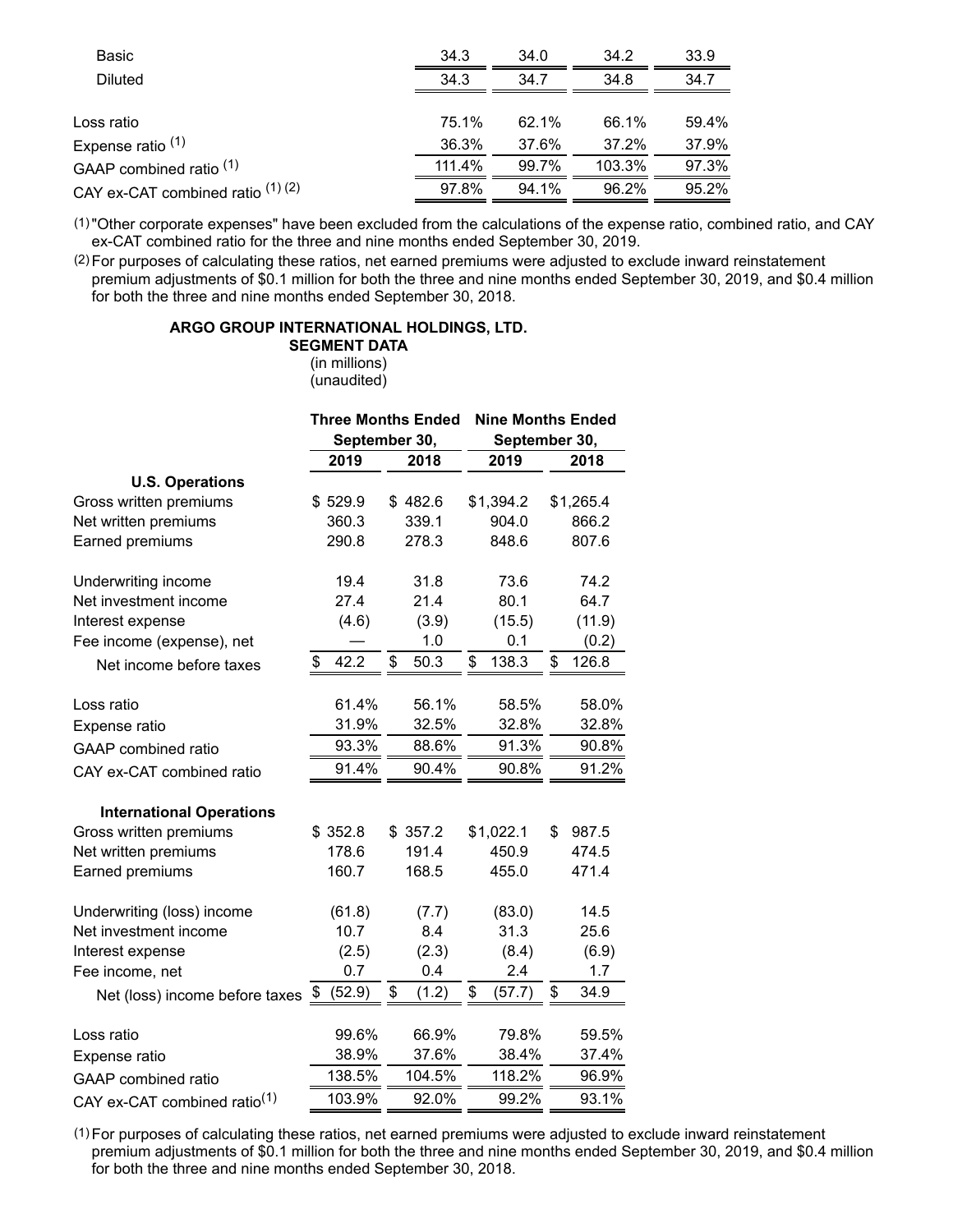#### **ARGO GROUP INTERNATIONAL HOLDINGS, LTD. RECONCILIATION OF LOSS RATIOS** (unaudited)

|                                              |           |               | <b>Three Months Ended Nine Months Ended</b> |           |  |
|----------------------------------------------|-----------|---------------|---------------------------------------------|-----------|--|
|                                              |           | September 30, | September 30,                               |           |  |
|                                              | 2019      | 2018          | 2019                                        | 2018      |  |
| <b>U.S. Operations</b>                       |           |               |                                             |           |  |
| Loss ratio                                   | 61.4%     | 56.1%         | 58.5%                                       | 58.0%     |  |
| Prior accident year loss reserve development | 0.2%      | 3.8%          | 1.2%                                        | 1.8%      |  |
| Catastrophe losses                           | (2.1)%    | (2.0)%        | (1.7)%                                      | (1.4)%    |  |
| CAY ex-CAT loss ratio                        | 59.5%     | 57.9%         | 58.0%                                       | 58.4%     |  |
| <b>International Operations</b>              |           |               |                                             |           |  |
| Loss ratio                                   | 99.6%     | 66.9%         | 79.8%                                       | 59.5%     |  |
| Prior accident year loss reserve development | (26.3)%   | (1.5)%        | $(15.3)\%$                                  | 0.2%      |  |
| Catastrophe losses                           | (8.3)%    | (11.1)%       | (3.7)%                                      | $(4.0)\%$ |  |
| CAY ex-CAT loss ratio <sup>(1)</sup>         | 65.0%     | 54.3%         | 60.8%                                       | 55.7%     |  |
| <b>Consolidated</b>                          |           |               |                                             |           |  |
| Loss ratio                                   | 75.1%     | 62.1%         | 66.1%                                       | 59.4%     |  |
| Prior accident year loss reserve development | $(9.3)\%$ | (0.1)%        | (4.7)%                                      | 0.3%      |  |
| Catastrophe losses                           | (4.3)%    | (5.5)%        | (2.4)%                                      | $(2.4)\%$ |  |
| CAY ex-CAT loss ratio <sup>(1)</sup>         | 61.5%     | 56.5%         | 59.0%                                       | 57.3%     |  |

(1) For purposes of calculating these ratios, net earned premiums were adjusted to exclude inward reinstatement premium adjustments of \$0.1 million for both the three and nine months ended September 30, 2019, and \$0.4 million for both the three and nine months ended September 30, 2018.

## **ARGO GROUP INTERNATIONAL HOLDINGS, LTD.**

## **NET PRIOR-YEAR RESERVE DEVELOPMENT & CATASTROPHE LOSSES BY SEGMENT**

#### (in millions) (unaudited)

|                                          | <b>Three Months Ended</b><br>September 30, |       |      | <b>Nine Months Ended</b><br>September 30, |      |       |    |        |
|------------------------------------------|--------------------------------------------|-------|------|-------------------------------------------|------|-------|----|--------|
|                                          | 2019<br>2018                               |       | 2019 |                                           | 2018 |       |    |        |
| Net Prior-Year Reserve Development       |                                            |       |      |                                           |      |       |    |        |
| (Favorable)/Unfavorable                  |                                            |       |      |                                           |      |       |    |        |
| U.S. Operations                          | \$                                         | (0.7) | £.   | (10.7)                                    | S.   | (9.8) | S  | (14.8) |
| <b>International Operations</b>          |                                            | 42.3  |      | 2.5                                       |      | 69.5  |    | (0.8)  |
| Run-off Lines                            |                                            | 0.2   |      | 8.5                                       |      | 1.9   |    | 11.5   |
| Total net prior-year reserve development | \$.                                        | 41.8  | £.   | 0.3                                       | \$.  | 61.6  | \$ | (4.1)  |

|                           | <b>Three Months Ended</b><br>September 30, |      |      |      |      |      | <b>Nine Months Ended</b><br>September 30, |      |  |  |
|---------------------------|--------------------------------------------|------|------|------|------|------|-------------------------------------------|------|--|--|
|                           |                                            | 2019 | 2018 |      | 2019 |      | 2018                                      |      |  |  |
| <b>Catastrophe Losses</b> |                                            |      |      |      |      |      |                                           |      |  |  |
| Catastrophe losses:       |                                            |      |      |      |      |      |                                           |      |  |  |
| U.S. Operations           | S                                          | 6.1  | \$   | 5.6  | \$.  | 14.3 | \$.                                       | 11.2 |  |  |
| International Operations  |                                            | 13.2 |      | 19.0 |      | 17.0 |                                           | 19.4 |  |  |
| Total catastrophe losses  |                                            | 19.3 |      | 24.6 | \$.  | 31.3 | S                                         | 30.6 |  |  |

**ARGO GROUP INTERNATIONAL HOLDINGS, LTD. RECONCILIATION OF UNDERWRITING (LOSS) INCOME TO NET INCOME CONSOLIDATED**

(in millions)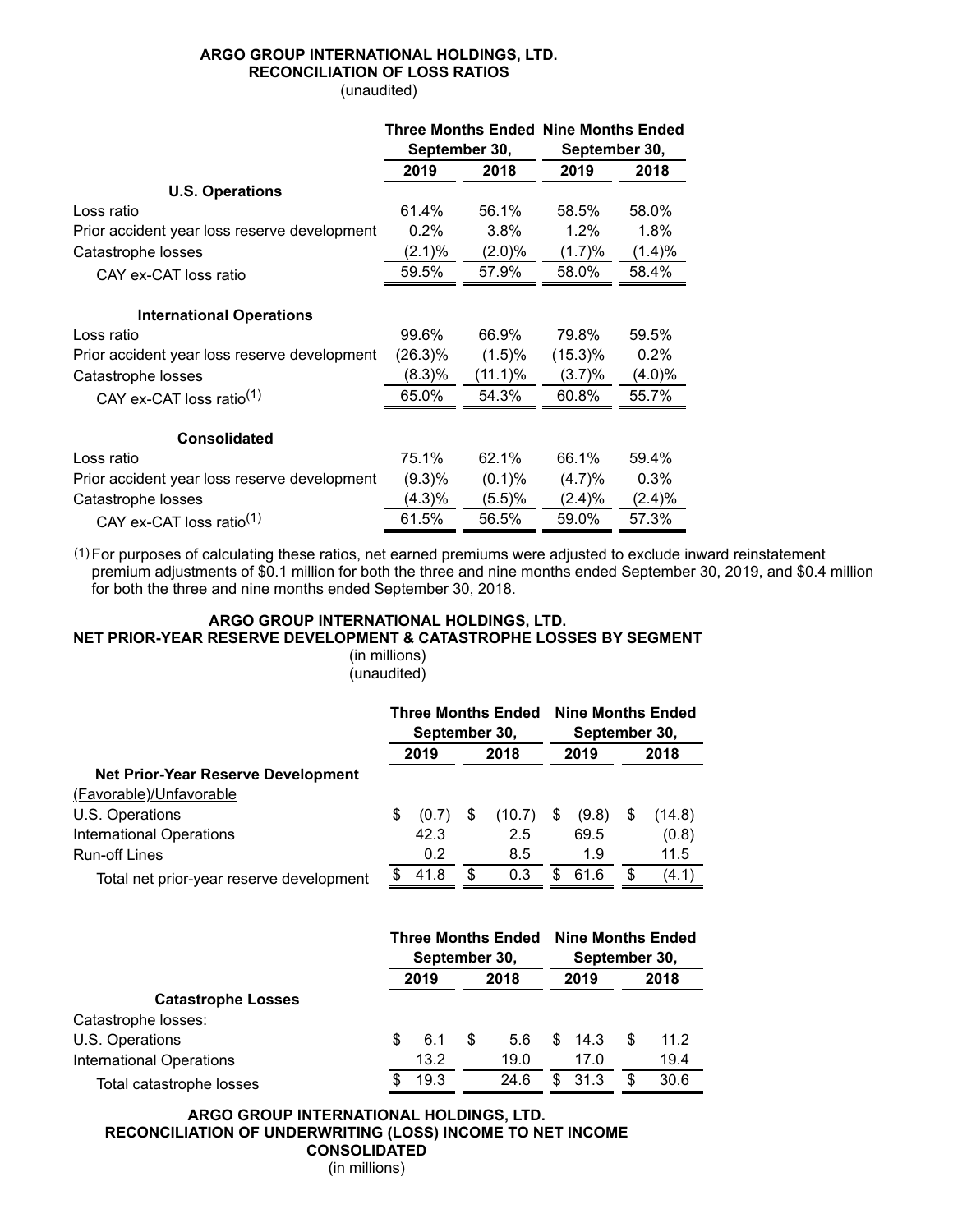#### (unaudited)

|                                        | <b>Three Months Ended Nine Months Ended</b><br>September 30, |        |      |        |     |         | September 30, |         |  |
|----------------------------------------|--------------------------------------------------------------|--------|------|--------|-----|---------|---------------|---------|--|
|                                        | 2019<br>2018                                                 |        | 2019 |        |     | 2018    |               |         |  |
| Net (loss) income                      | \$                                                           | (25.1) | \$   | 40.6   | \$  | 94.9    | \$            | 107.2   |  |
| Add (deduct):                          |                                                              |        |      |        |     |         |               |         |  |
| Income tax (benefit) provision         |                                                              | (1.1)  |      | 4.7    |     | 8.6     |               | 20.2    |  |
| Net investment income                  |                                                              | (40.2) |      | (34.5) |     | (116.9) |               | (103.7) |  |
| Net realized investment losses (gains) |                                                              | 6.2    |      | (14.2) |     | (58.3)  |               | (9.0)   |  |
| Fee and other income                   |                                                              | (1.9)  |      | (3.3)  |     | (6.3)   |               | (7.2)   |  |
| Interest expense                       |                                                              | 7.5    |      | 7.9    |     | 25.3    |               | 23.4    |  |
| Fee and other expense                  |                                                              | 1.2    |      | 1.9    |     | 3.8     |               | 5.5     |  |
| Foreign currency exchange gains        |                                                              | (1.6)  |      | (1.7)  |     | (6.2)   |               | (2.3)   |  |
| Other corporate expenses               |                                                              | 3.7    |      |        |     | 11.7    |               |         |  |
| Underwriting (loss) income             | ደ                                                            | (51.3) | \$   | 1.4    | \$. | (43.4)  | \$.           | 34.1    |  |
|                                        |                                                              |        |      |        |     |         |               |         |  |

#### **ARGO GROUP INTERNATIONAL HOLDINGS, LTD. RECONCILIATION OF ADJUSTED OPERATING INCOME TO NET INCOME CONSOLIDATED**

(in millions, except per share amounts) (unaudited)

|                                                 |               |      |        | <b>Three Months Ended Nine Months Ended</b> |               |     |       |  |  |  |  |
|-------------------------------------------------|---------------|------|--------|---------------------------------------------|---------------|-----|-------|--|--|--|--|
|                                                 | September 30, |      |        |                                             | September 30, |     |       |  |  |  |  |
|                                                 | 2019          | 2018 |        | 2019                                        |               |     | 2018  |  |  |  |  |
| Net (loss) income, as reported                  | \$<br>(25.1)  | \$   | 40.6   |                                             | \$94.9        | \$  | 107.2 |  |  |  |  |
| Income tax (benefit) provision                  | (1.1)         |      | 4.7    |                                             | 8.6           |     | 20.2  |  |  |  |  |
| Net (loss) income, before taxes                 | (26.2)        |      | 45.3   |                                             | 103.5         |     | 127.4 |  |  |  |  |
| Add (deduct):                                   |               |      |        |                                             |               |     |       |  |  |  |  |
| Net realized investment losses (gains)          | 6.2           |      | (14.2) |                                             | (58.3)        |     | (9.0) |  |  |  |  |
| Foreign currency exchange gains                 | (1.6)         |      | (1.7)  |                                             | (6.2)         |     | (2.3) |  |  |  |  |
| Other corporate expenses                        | 3.7           |      |        |                                             | 11.7          |     |       |  |  |  |  |
| Adjusted operating (loss) income before taxes   | (17.9)        |      | 29.4   |                                             | 50.7          |     | 116.1 |  |  |  |  |
| Provision for income taxes, at assumed rate (1) | (2.7)         |      | 5.9    |                                             | 7.6           |     | 23.2  |  |  |  |  |
| Adjusted operating (loss) income                | \$<br>(15.2)  | \$   | 23.5   |                                             | \$43.1        | \$  | 92.9  |  |  |  |  |
| Adjusted operating (loss) income per            |               |      |        |                                             |               |     |       |  |  |  |  |
| common share (diluted)                          | (0.44)        | S    | 0.68   |                                             | \$1.24        | \$. | 2.68  |  |  |  |  |
| Weighted average common shares, diluted         | 34.3          |      | 34.7   |                                             | 34.8          |     | 34.7  |  |  |  |  |

(1) For the purpose of calculating Adjusted Operating Income, assumed tax rates of 15% and 20% were used for 2019 and 2018 periods, respectively.

#### **ARGO GROUP INTERNATIONAL HOLDINGS, LTD. RECONCILIATION OF SEGMENT INCOME TO NET INCOME** (in millions)

(unaudited)

|                                            |     | September 30, |   |        | <b>Three Months Ended Nine Months Ended</b><br>September 30, |         |     |        |  |
|--------------------------------------------|-----|---------------|---|--------|--------------------------------------------------------------|---------|-----|--------|--|
|                                            |     | 2019          |   | 2018   |                                                              | 2019    |     | 2018   |  |
| Segment income (loss) before income taxes: |     |               |   |        |                                                              |         |     |        |  |
| U.S. Operations                            | \$. | 42.2          | S | 50.3   |                                                              | \$138.3 | \$. | 126.8  |  |
| International Operations                   |     | (52.9)        |   | (1.2)  |                                                              | (57.7)  |     | 34.9   |  |
| <b>Run-off Lines</b>                       |     | 0.7           |   | (7.6)  |                                                              | 0.2     |     | (8.6)  |  |
| Corporate and Other                        |     | (7.9)         |   | (12.1) |                                                              | (30.1)  |     | (37.0) |  |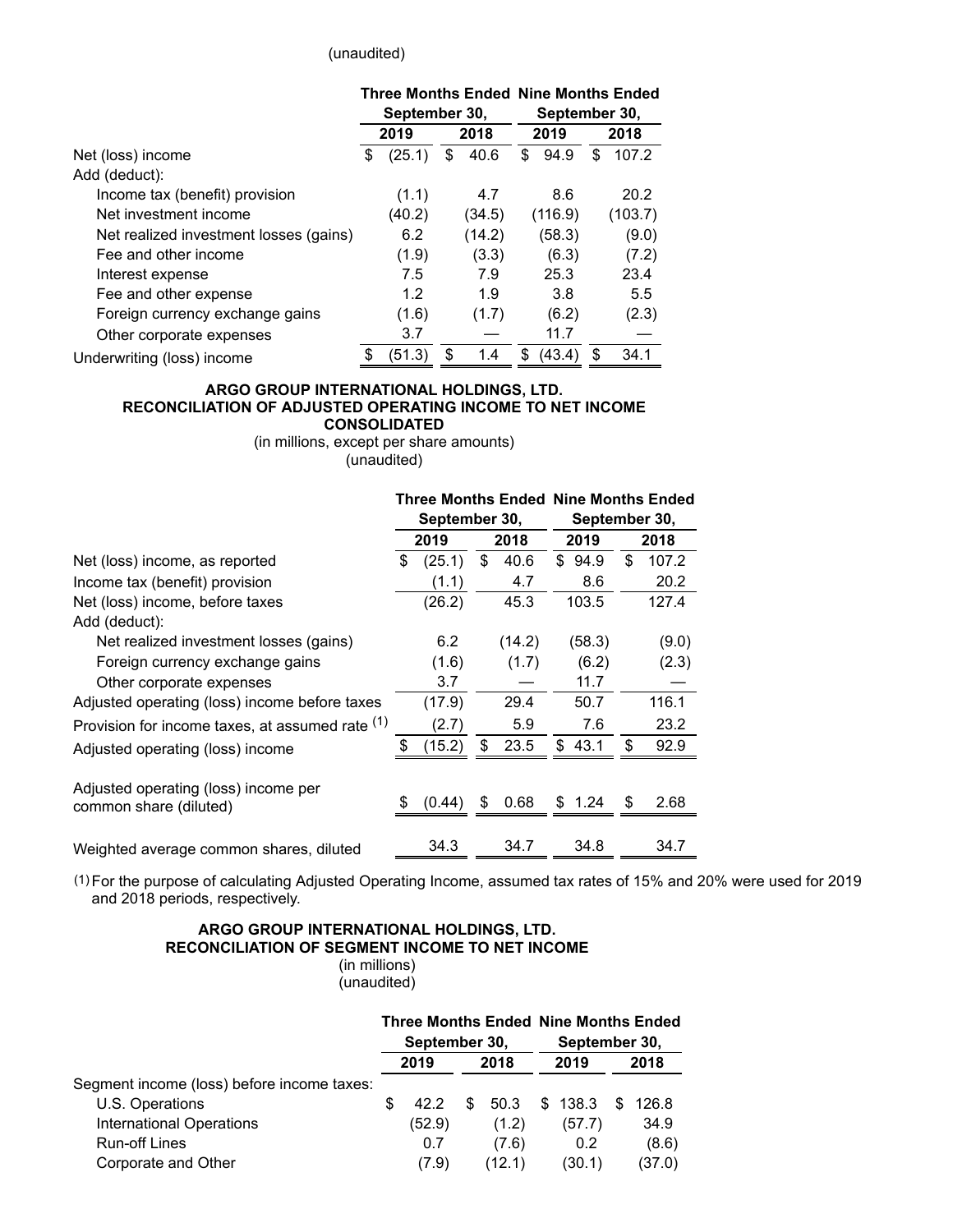| Net realized investment (losses) gains | (6.2)  | 14.2 | 58.3      | 9.0   |
|----------------------------------------|--------|------|-----------|-------|
| Foreign currency exchange gains        | 1.6    | 17   | 6.2       | 2.3   |
| Other corporate expenses               | (3.7)  |      | (11.7)    |       |
| (Loss) income before income taxes      | (26.2) | 45.3 | 103.5     | 127.4 |
| Income tax (benefit) provision         | (1.1)  | 4.7  | 8.6       | 20.2  |
| Net income                             | (25.1) | 40.6 | 94.9<br>S | 107.2 |

## **ARGO GROUP INTERNATIONAL HOLDINGS, LTD. PREMIUMS BY SEGMENT AND LINE OF BUSINESS**

(in millions) (unaudited)

| <b>U.S. Operations</b> | Three months ended September 30, 2019 Three months ended September 30, 2018 |                                |                                                                                                      |                              |            |                                      |                                |                                      |                           |                              |                                      |                                                                             |  |         |  |               |
|------------------------|-----------------------------------------------------------------------------|--------------------------------|------------------------------------------------------------------------------------------------------|------------------------------|------------|--------------------------------------|--------------------------------|--------------------------------------|---------------------------|------------------------------|--------------------------------------|-----------------------------------------------------------------------------|--|---------|--|---------------|
|                        |                                                                             | <b>Gross</b><br><b>Written</b> |                                                                                                      | <b>Net</b><br><b>Written</b> |            | <b>Net</b><br><b>Earned</b>          | <b>Gross</b><br><b>Written</b> |                                      |                           | <b>Net</b><br><b>Written</b> |                                      | <b>Net</b><br><b>Earned</b>                                                 |  |         |  |               |
| Property               | \$                                                                          | 85.1                           | \$                                                                                                   | 61.1                         | \$         | 35.3                                 | \$                             | 76.3                                 | $\boldsymbol{\mathsf{S}}$ | 56.9                         | \$                                   | 33.7                                                                        |  |         |  |               |
| Liability              |                                                                             | 313.9                          |                                                                                                      | 211.2                        |            | 179.9                                |                                | 302.1                                |                           | 209.9                        |                                      | 182.9                                                                       |  |         |  |               |
| Professional           |                                                                             | 83.4                           |                                                                                                      | 54.8                         |            | 44.2                                 |                                | 61.2                                 |                           | 38.5                         |                                      | 33.0                                                                        |  |         |  |               |
| Specialty              |                                                                             | 47.5                           |                                                                                                      | 33.2                         |            | 31.4                                 |                                | 43.0                                 |                           | 33.8                         |                                      | 28.7                                                                        |  |         |  |               |
| Total                  | \$                                                                          | 529.9                          | $\frac{1}{2}$                                                                                        | 360.3                        | \$         | 290.8                                | \$                             | 482.6                                | \$                        | 339.1                        | \$                                   | 278.3                                                                       |  |         |  |               |
|                        |                                                                             |                                |                                                                                                      |                              |            | Nine months ended September 30, 2019 |                                |                                      |                           |                              |                                      |                                                                             |  |         |  |               |
|                        |                                                                             | <b>Gross</b>                   |                                                                                                      | <b>Net</b>                   |            | <b>Net</b>                           |                                | <b>Gross</b>                         |                           | <b>Net</b>                   | Nine months ended September 30, 2018 |                                                                             |  |         |  |               |
|                        |                                                                             | <b>Written</b>                 |                                                                                                      | Written                      |            | <b>Earned</b>                        |                                | Written                              |                           | <b>Written</b>               |                                      | <b>Net</b><br><b>Earned</b>                                                 |  |         |  |               |
| Property               | \$                                                                          | 227.3                          | $\sqrt[6]{\frac{1}{2}}$                                                                              | 112.6                        | \$         | 100.1                                | $\boldsymbol{\mathsf{S}}$      | 193.7                                | $\sqrt[6]{2}$             | 113.7                        | \$                                   | 100.8                                                                       |  |         |  |               |
| Liability              |                                                                             | 812.9                          |                                                                                                      | 557.1                        |            | 533.8                                |                                | 790.8                                |                           | 553.6                        |                                      | 528.6                                                                       |  |         |  |               |
| Professional           |                                                                             | 220.1                          |                                                                                                      | 136.1                        |            | 119.6                                |                                | 164.4                                |                           | 107.6                        |                                      | 95.5                                                                        |  |         |  |               |
| Specialty              |                                                                             | 133.9                          |                                                                                                      | 98.2                         |            | 95.1                                 |                                | 116.5                                |                           | 91.3                         |                                      | 82.7                                                                        |  |         |  |               |
| Total                  | \$                                                                          | 1,394.2                        | \$                                                                                                   | 904.0                        | \$         | 848.6                                | \$                             | 1,265.4                              | \$                        | 866.2                        | \$                                   | 807.6                                                                       |  |         |  |               |
|                        |                                                                             |                                |                                                                                                      |                              |            |                                      |                                |                                      |                           |                              |                                      |                                                                             |  |         |  |               |
|                        |                                                                             |                                | International Operations Three months ended September 30, 2019 Three months ended September 30, 2018 |                              |            |                                      |                                |                                      |                           |                              |                                      |                                                                             |  |         |  |               |
|                        | <b>Gross</b>                                                                |                                | <b>Net</b>                                                                                           |                              | <b>Net</b> |                                      | <b>Gross</b>                   |                                      | <b>Net</b>                |                              |                                      | <b>Net</b>                                                                  |  |         |  |               |
|                        |                                                                             | Written                        |                                                                                                      | <b>Written</b>               |            | <b>Earned</b>                        |                                | Written                              |                           | <b>Written</b>               |                                      | <b>Earned</b>                                                               |  |         |  |               |
| Property               | \$                                                                          | 151.2                          | $\boldsymbol{\mathsf{S}}$                                                                            | 55.2                         | \$         | 42.5                                 | $\overline{\mathbf{S}}$        | 147.1                                | $\boldsymbol{\mathsf{S}}$ | 52.5                         | \$                                   | 49.4                                                                        |  |         |  |               |
| Liability              |                                                                             | 57.2                           |                                                                                                      | 28.8                         |            | 28.1                                 |                                | 53.0                                 |                           | 29.7                         |                                      | 27.4                                                                        |  |         |  |               |
| Professional           |                                                                             | 53.2                           |                                                                                                      | 31.9                         |            | 28.9                                 |                                | 52.7                                 |                           | 32.2                         |                                      | 27.9                                                                        |  |         |  |               |
| Specialty              |                                                                             | 91.2                           |                                                                                                      | 62.7                         |            | 61.2                                 |                                | 104.4                                |                           | 77.0                         |                                      | 63.8                                                                        |  |         |  |               |
| Total                  | \$                                                                          | 352.8                          | \$                                                                                                   | 178.6                        | \$         | 160.7                                | \$                             | 357.2                                | $\sqrt[6]{2}$             | 191.4                        | \$                                   | 168.5                                                                       |  |         |  |               |
|                        |                                                                             |                                |                                                                                                      |                              |            | Nine months ended September 30, 2019 |                                | Nine months ended September 30, 2018 |                           |                              |                                      |                                                                             |  |         |  |               |
|                        |                                                                             | Gross                          |                                                                                                      | <b>Net</b>                   |            | <b>Net</b>                           |                                | <b>Gross</b>                         |                           | <b>Net</b>                   | <b>Net</b>                           |                                                                             |  |         |  |               |
|                        |                                                                             |                                |                                                                                                      | <b>Written</b>               |            |                                      |                                | Written                              | <b>Earned</b>             |                              | Written                              |                                                                             |  | Written |  | <b>Earned</b> |
| Property               | \$                                                                          | 445.2                          | $\boldsymbol{\mathsf{S}}$                                                                            | 120.7                        | \$         | 119.1                                | \$                             | 408.9                                | \$                        | 135.1                        | \$                                   | 156.1                                                                       |  |         |  |               |
| Liability              |                                                                             | 150.6                          |                                                                                                      | 74.2                         |            | 83.9                                 |                                | 144.9                                |                           | 80.2                         |                                      | 71.7                                                                        |  |         |  |               |
| Professional           |                                                                             | 151.2                          |                                                                                                      | 85.6                         |            | 82.7                                 |                                | 141.4                                |                           | 80.3                         |                                      | 76.0                                                                        |  |         |  |               |
| Specialty              |                                                                             | 275.1                          |                                                                                                      | 170.4                        |            | 169.3                                |                                | 292.3                                |                           | 178.9                        |                                      | 167.6                                                                       |  |         |  |               |
| Total                  | \$                                                                          | 1,022.1                        | \$                                                                                                   | 450.9                        | \$         | 455.0                                | \$                             | 987.5                                | \$                        | 474.5                        | $\boldsymbol{\mathsf{S}}$            | 471.4                                                                       |  |         |  |               |
|                        |                                                                             |                                |                                                                                                      |                              |            |                                      |                                |                                      |                           |                              |                                      |                                                                             |  |         |  |               |
| <b>Consolidated</b>    |                                                                             |                                |                                                                                                      |                              |            |                                      |                                |                                      |                           |                              |                                      | Three months ended September 30, 2019 Three months ended September 30, 2018 |  |         |  |               |
|                        |                                                                             | <b>Gross</b>                   |                                                                                                      | <b>Net</b>                   |            | <b>Net</b>                           |                                | <b>Gross</b>                         |                           | <b>Net</b>                   |                                      | <b>Net</b>                                                                  |  |         |  |               |
|                        |                                                                             | Written                        |                                                                                                      | Written                      |            | <b>Earned</b>                        |                                | <b>Written</b>                       |                           | Written                      |                                      | <b>Earned</b>                                                               |  |         |  |               |
| Property               | \$                                                                          | 236.3                          | $\frac{1}{2}$                                                                                        | 116.3                        | \$         | 77.8                                 | $\boldsymbol{\$}$              | 223.4                                | \$                        | 109.4                        | \$                                   | 83.1                                                                        |  |         |  |               |
| Liability              |                                                                             | 371.1                          |                                                                                                      | 240.0                        |            | 208.0                                |                                | 355.2                                |                           | 239.7                        |                                      | 210.4                                                                       |  |         |  |               |
| Professional           |                                                                             | 136.6                          |                                                                                                      | 86.7                         |            | 73.1                                 |                                | 113.9                                |                           | 70.7                         |                                      | 60.9                                                                        |  |         |  |               |
| Specialty              |                                                                             | 138.7                          |                                                                                                      | 95.9                         |            | 92.6                                 |                                | 147.4                                |                           | 110.8                        |                                      | 92.5                                                                        |  |         |  |               |

Total \$ 882.7 \$ 538.9 \$ 451.5 \$ 839.9 \$ 530.6 \$ 446.9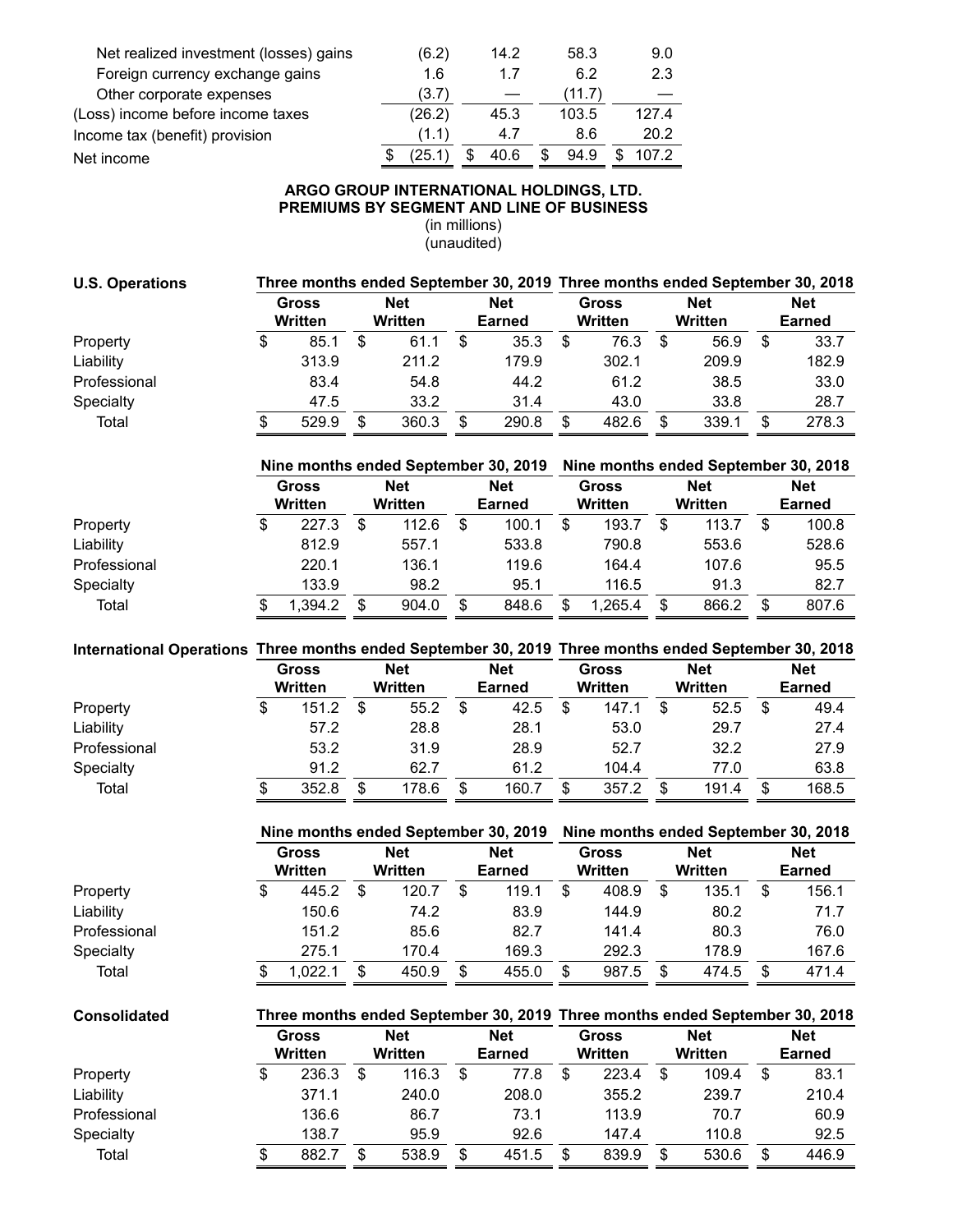|              |                  |                              |         |                             | Nine months ended September 30, 2019 | Nine months ended September 30, 2018 |         |  |                       |                             |         |  |  |  |
|--------------|------------------|------------------------------|---------|-----------------------------|--------------------------------------|--------------------------------------|---------|--|-----------------------|-----------------------------|---------|--|--|--|
|              | Gross<br>Written | <b>Net</b><br><b>Written</b> |         | <b>Net</b><br><b>Earned</b> |                                      | Gross<br>Written                     |         |  | <b>Net</b><br>Written | <b>Net</b><br><b>Earned</b> |         |  |  |  |
| Property     | \$<br>672.5      | \$.                          | 233.3   | S                           | 219.2                                |                                      | 602.6   |  | 248.8                 | S                           | 256.9   |  |  |  |
| Liability    | 963.6            |                              | 631.4   |                             | 617.8                                |                                      | 936.0   |  | 634.1                 |                             | 600.6   |  |  |  |
| Professional | 371.3            |                              | 221.7   |                             | 202.3                                |                                      | 305.8   |  | 187.9                 |                             | 171.5   |  |  |  |
| Specialty    | 409.0            |                              | 268.6   |                             | 264.4                                |                                      | 408.8   |  | 270.2                 |                             | 250.3   |  |  |  |
| Total        | 2,416.4          |                              | 1,355.0 | \$.                         | 1.303.7                              |                                      | 2,253.2 |  | 1.341.0               | S                           | 1,279.3 |  |  |  |

#### **ARGO GROUP INTERNATIONAL HOLDINGS, LTD. COMPONENTS OF NET INVESTMENT INCOME CONSOLIDATED**

(in millions) (unaudited)

|                                                                  |               |      |     |               |                        | <b>Three Months Ended Nine Months Ended</b> |      |  |
|------------------------------------------------------------------|---------------|------|-----|---------------|------------------------|---------------------------------------------|------|--|
|                                                                  | September 30, |      |     | September 30, |                        |                                             |      |  |
|                                                                  | 2019          | 2018 |     | 2019          |                        |                                             | 2018 |  |
| Net investment income, excluding alternative investments \$ 32.2 |               |      |     |               | $$27.7$ \$97.5 \$      |                                             | 83.0 |  |
| Alternative investments                                          | 8.0           |      | 6.8 |               | 194                    |                                             | 20.7 |  |
| Total net investment income                                      | 40.2          |      |     |               | 34.5 \$ 116.9 \$ 103.7 |                                             |      |  |

# **ARGO GROUP INTERNATIONAL HOLDINGS, LTD.**

**SHAREHOLDER RETURN ANALYSIS**

(in millions, except per share data)

(unaudited)

|                                                                             |      | <b>Three Months Ended</b><br>September 30, |       |           |                | <b>Nine Months Ended</b><br>September 30, |           |           |
|-----------------------------------------------------------------------------|------|--------------------------------------------|-------|-----------|----------------|-------------------------------------------|-----------|-----------|
|                                                                             | 2019 |                                            |       | 2018      |                | 2019                                      |           | 2018      |
| Net income                                                                  | \$   | (25.1)                                     | $\$\$ | 40.6      | $\mathfrak{S}$ | 94.9                                      | \$        | 107.2     |
| Adjusted operating income (1)                                               |      | (15.2)                                     |       | 23.5      |                | 43.1                                      |           | 92.9      |
| Shareholders' Equity - Beginning of period                                  |      | \$1,929.0                                  |       | \$1,797.1 |                | \$1,746.7                                 |           | \$1,819.7 |
| Shareholders' Equity - End of period                                        |      | 1,893.4                                    |       | 1,818.1   |                | 1,893.4                                   |           | 1,818.1   |
| Average Shareholders' Equity                                                |      | \$1,911.2                                  |       | \$1,807.6 |                | \$1,820.1                                 | \$1,818.9 |           |
| Shares outstanding - End of period                                          |      | 34.314                                     |       | 33.903    |                | 34.314                                    |           | 33.903    |
| Book value per share                                                        | \$   | 55.18                                      | \$    | 53.63     | \$             | 55.18                                     | \$        | 53.63     |
| Cash dividends paid per share during 2019                                   |      | 0.31                                       |       |           |                | 0.93                                      |           |           |
| Book value per share, September 30, 2019 - including cash dividends<br>paid | \$   | 55.49                                      |       |           | \$             | 56.11                                     |           |           |
| Book value per share, prior period (2)                                      | \$   | 56.28                                      |       |           | \$             | 51.43                                     |           |           |
| Change in book value per share during 2019 $(2)$                            |      | (1.4)%                                     |       |           |                | 9.1%                                      |           |           |
| Annualized return on average shareholders' equity                           |      | (5.3)%                                     |       | 9.0%      |                | 7.0%                                      |           | 7.9%      |
| Annualized adjusted operating return on average shareholders' equity        |      | (3.2)%                                     |       | 5.2%      |                | $3.2\%$                                   |           | 6.8%      |

(1) For the purpose of calculating Adjusted Operating Income, assumed tax rates of 15% and 20% were used for the 2019 and 2018 periods, respectively.

(2) The percentage change in book value per share is calculated by including cash dividends of \$0.31 per share and \$0.93 per share paid to shareholders during the three and nine months ended September 30, 2019, respectively. This adjusted amount (Book value per share, including dividends) is then compared to the book value per share as of June 30, 2019 and December 31, 2018, respectively, to determine the change for the three and nine months ended September 30, 2019.